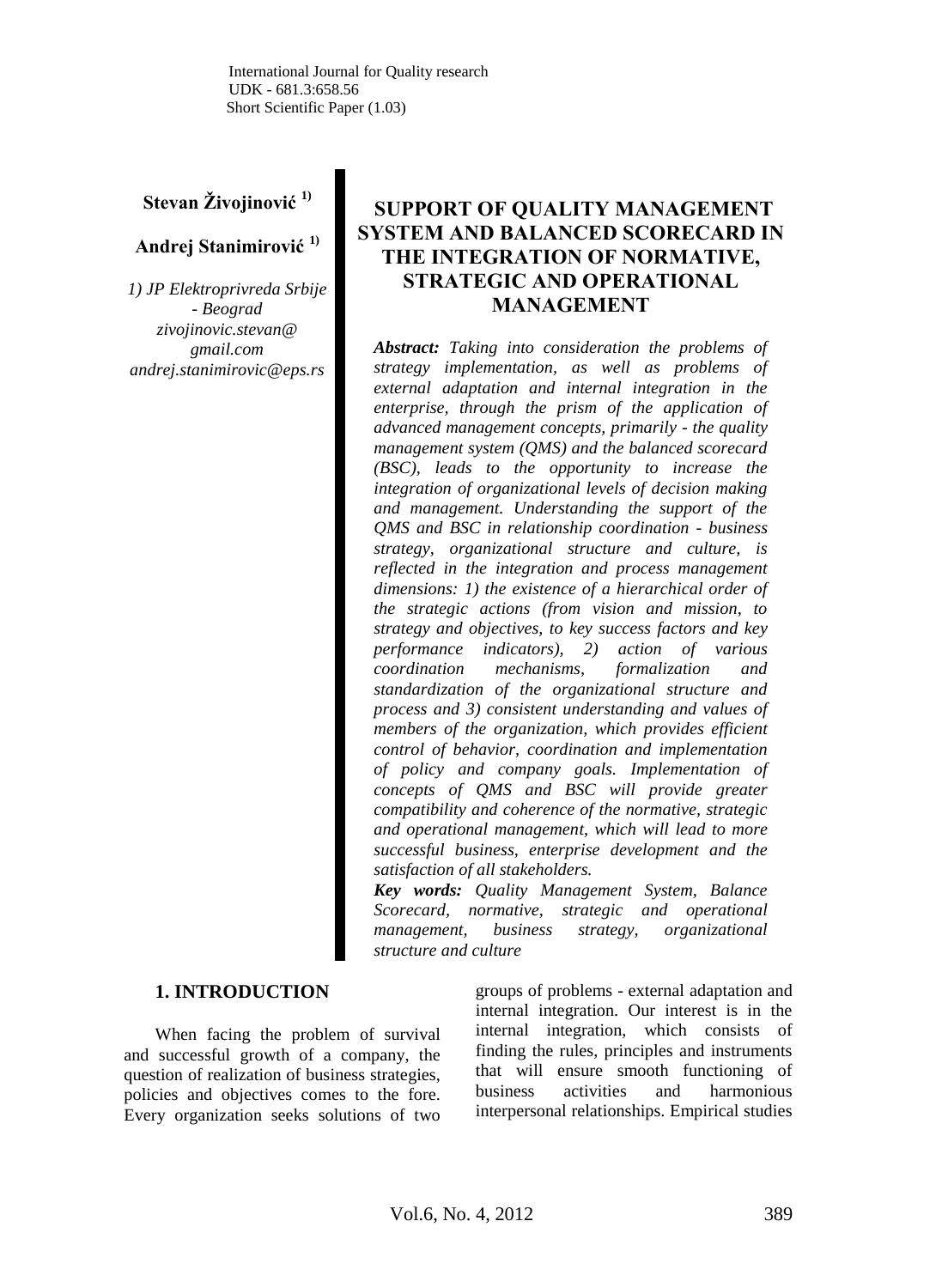

have confirmed that, in addition to other factors, ineffective coordination between functions and operations of the company contributes to poor strategy implementation as a main cause of failure. The question is how to use Quality Management System (QMS) and Balanced Scorecerd (BSC) to integrate organizational levels of decision making and logical aspects (dimensions) of management, that will contribute to effective strategy implementation.

# **2. LEVELS OF MANAGEMENT AND ORGANIZATIONAL INTEGRATION**

In general, three key areas can be identified in the company and within the management process, differentiated at each level of the organizational-management activities (Kast and Rosenzweig, 1979):

- 1) technical level, which is tasked with carrying out business process activities,
- 2) organizational (administrative) level,

which mediates between the technical and institutional levels, and

3) institutional level, with the task of establishing the relationship between organization and its environment.

Operational management, regulating the ongoing activities in the technical subsystem, refers to a set of business functions (marketing, logistics, manufacturing, accounting, etc.) performed on the physical, i.e. logistical operations system level. The area of strategic management in the middle - organizational and administrative level, as an intermediary between the institutional and technical levels, aims at integrating the inputs to the system (material, energy and information) and its transformation flows through the technical subsystem. Normative management includes establishing relationships with the environment, i.e. it covers the institutional level, which has the task of connecting the company with its environment rationally.

| <b>Management</b><br><b>Level</b>                 | <b>Tasks</b>                                              | <b>Mode of Action</b>          | <b>Control</b><br><b>Instruments</b>       | <b>Decision Types</b>                       | <b>Horizon</b>                  |
|---------------------------------------------------|-----------------------------------------------------------|--------------------------------|--------------------------------------------|---------------------------------------------|---------------------------------|
| <b>Institutional</b><br>(normative,<br>political) | Adaptetion to the<br>environment,<br>removing uncertainty | Strategies,<br><b>Policies</b> | Pilosophies and<br>concepts                | $Legal -$<br>administrative.<br>nagotiative | Long-term                       |
| Organizational<br>(administrative,<br>strategic)  | Coordination<br>(integration)                             | Development<br>Programs        | Norms.<br>procedures                       | Compromise,<br>creative, non-<br>programed  | Short-term<br>and long-<br>term |
| Technical<br>(operational)                        | Technical<br>rationality                                  | Manufacturing<br>and services  | Operating procedu-<br>res and instructions | Programed, routine,<br>automatic            | Short-term                      |

*Figure 1. Characteristics of organizational-management levels (adapted from Kast and Rosenzweig, 1979)*

All three levels at which decision making takes place and planning is done, operate on different time periods in the future, using different sources of information. Contacts between them largely come down to meeting the goals and reporting on the completion of certain activities and the achievement of interim targets and ultimate objectives. Therefore, those are the three basic organizational levels, which can be considered to be relatively independent in their functioning,

and their mutual interaction is a function of compliance and monitoring performance, so that unwanted departures and conflicts would not appear.

In order for a company as a whole to function effectively and accomplish established strategy and goals, it should have effectively linked and integrated organizational levels of decision making and planning.

Integration is defined as "achieving unity of effort among different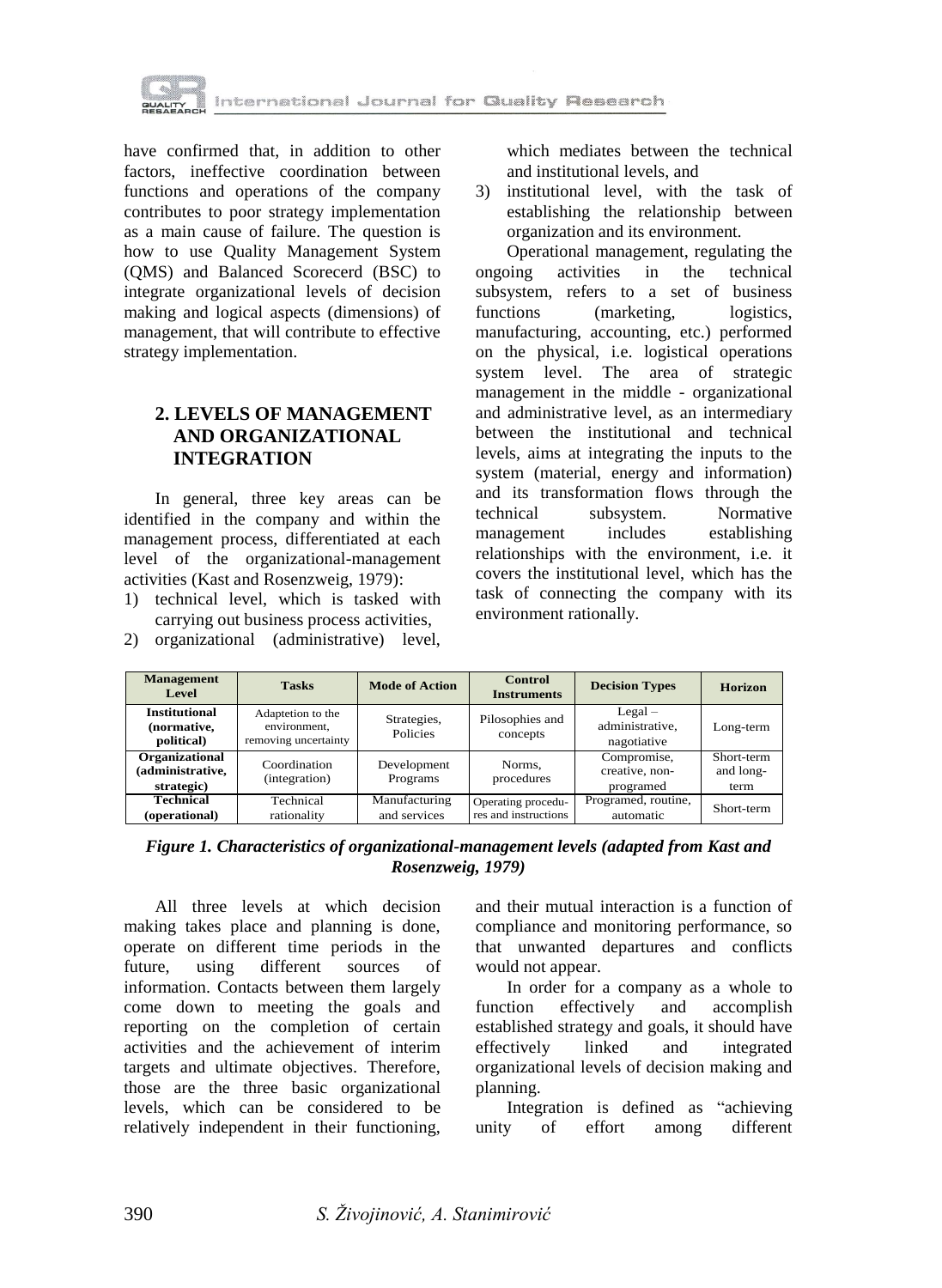

organizational units (subsystems) in realizing a common task (goal)" (Lawrence and Jay, 1967). Success of a company depends to a large extent on the establishment of integration mechanism and its effectiveness. Instead of the term integration, the term coordination is often used. Activities of any organization are interdependent and therefore units in which these activities are carried out must be coordinated so that the "organizational units connect synergistically" to ensure the functioning of the structure as a whole and the realization of organizational goals.

Coordination mechanisms, a.k.a. connection mechanisms, which company uses, are "an integral part of the organizational structure focused on the integration of cooperative work toward<br>common goals" (Mintzberg. 1979). common goals" (Mintzberg, 1979). Coordination is focused on establishing links between tasks and activities. It is a process of integration and synchronization of efforts in the organization, to ensure unity of action toward a common goal.

Coordination demonstrates the degree to which members of different subunits work harmoniously, in an atmosphere of cooperation in achieving the goals of the organization as a whole. The coordination mechanism is a set of resources which are used in an organization to achieve a harmonious operation of its parts. Coordination mechanisms in organizations achieve control of their parts, communication between them and putting organizational goals above individual or subunits' interests.

Coordination as a continuous process is actually a dynamic adjustment in the organization's management process. It is viewed in broad and narrow context, when it includes integration of the organization with the environment and other organizations, then the smaller units within the organization and finally coordination between the people working on different tasks and technology (Atchison and Hill, 1978).

In today's business environment, increasing activity i.e. volume of tasks by number and spatial dislocation with a pronounced interdependence to be aligned in time and space, there is a problem of coordination, which calls into question the effectiveness of the organization itself. Poor coordination or integration of the company slows the decision-making process down and thus reduces the responsiveness to changes in the environment, restricting the capacity for information processing, which in turn threatens the ability of a company to deal with uncertainty in the environment (Lawrence and Jay, 1967).

# **3. ADVANCED MANAGEMENT CONCEPTS (QMS AND BSC)**

Managing through quality is a philosophy that is operationalized through the concept of QMS - Quality Management System (formalized through ISO 9000 family of international standards). It is defined as a management system in which the organization is run by and operated from the standpoint of quality. For successful<br>implementation of process approach. implementation of process "planning - execution - checking - acting" (PDCA) methodology is used. ISO 9001:2000 standard is the specification of requirements for QMS, which establishes policy and quality objectives, management responsibilities, documentation, evaluation process and continuous improvement in the realization of products, based on many years of experience in building global business systems.

BSC - Balanced Scorecard is a concept that stands out from the multitude of concepts for performance measurement and control of a firm; it allows determination of the effect of certain factors from the past to the present results, long-term monitoring of results and continuous compliance with the organization's business strategy. BSC offers performance evaluation with several balanced perspectives simultaneously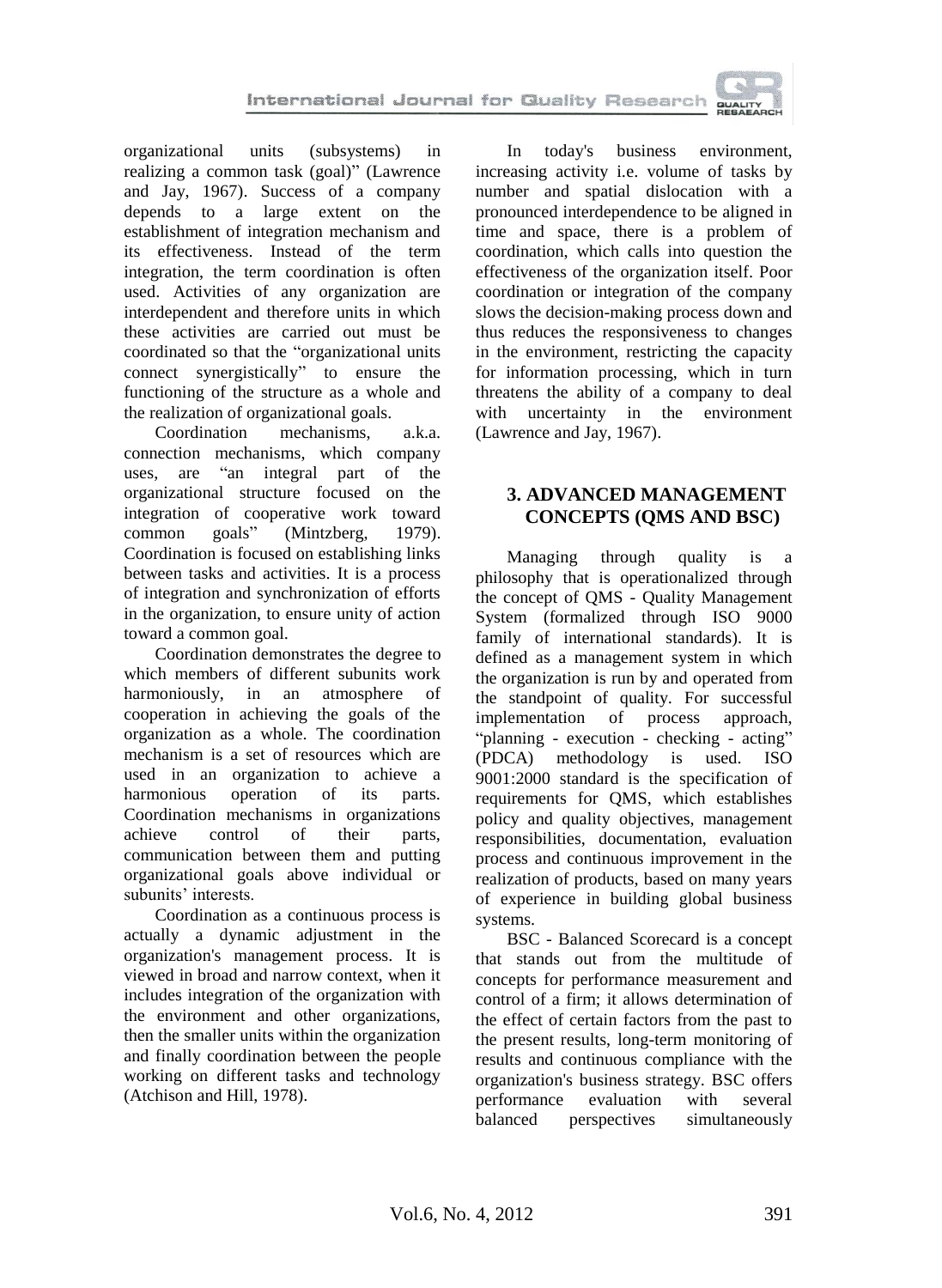

(Kaplan and Norton, 1992): financial, customers (and other interested parties), internal processes and learning and growth, instead of just one (financial). A balanced approach based on standards from these four perspectives identifies the characteristics of intangible assets and their compliance with the requirements of the strategy. Efficiency of internal processes directly depends on them. In turn, efficiency of internal processes directly affect the financial results through productivity and costs.

BSC can motivate and initiate significant improvements in critical areas of business such as the product, process, customer and market development. It focuses on those components of business which are important for realization of the strategy and goals. BSC focuses the attention of top management to results management starting from the employees who can take initiative to improve internal business processes, on the one hand, and the demands of consumers, on the other. From the perspective of learning and growth, attempt is made to determine knowledge, skills and values of employees that will enable successful performance of internal processes activities planned by the strategy, attain satisfaction of customer expectations and create added value. Learning and growth are key to strategic success and the foundation for the future. The main reason for the strategic success of the company is in its people, where innovative and creative people are the only secure source of long-term success and competitiveness, because every other aspect of the organization can be copied by the competitors.

It can be argued that there is substantial agreement between the philosophies of quality management and BSC concept, and that it can be effectively integrated with other management systems. Comparing BSC concept and quality programs, one can see similarities based on the expectations that employees will participate in achieving the goals, if they become acquainted with them and if they take part in their establishment.

Both approaches see staff and technology as improvement champions. In contrast to the pursuit of continuous improvement in QMS that will lead to success, BSC aims at large improvements that can be done in the long or in the short term. The focus of interest in quality management, the customers and internal processes, represent two perspectives of BSC. Both approaches start from the effectiveness and efficiency of internal processes, which play a key role in satisfying customers, but also in achieving the overall business results (Gopal and Moure, 2001).

Technology of BSC, which is related to budgeting, resource allocation, coordination of lower level objectives, reporting, review and so on, coincides and corresponds with the principles and requirements of ISO 9001 enables attaining policy and quality objectives. Adding financial indicators to quality programs, the management geta a true picture of the effectiveness of efforts made toward improvement. On the other hand, quality programs can provide a significant contribution to the implementation of BSC, by improving performance of key processes, adoption of "best practices" in the processes of execution, orientation of employees toward satisfying customers and the like.

# **4. INTEGRATION OF LOGICAL DIMENSIONS OF MANAGEMENT SUPPORTED BY QMS AND BSC**

#### **4.1. Harmonization of business strategy, organizational structure and culture in acheiving successful performance**

The essence of management dimensions integration is reflected in harmonization of strategies (or, in general, managerial activities made through policies, strategies and goals), organizational structure and culture (in general, organizational behavior),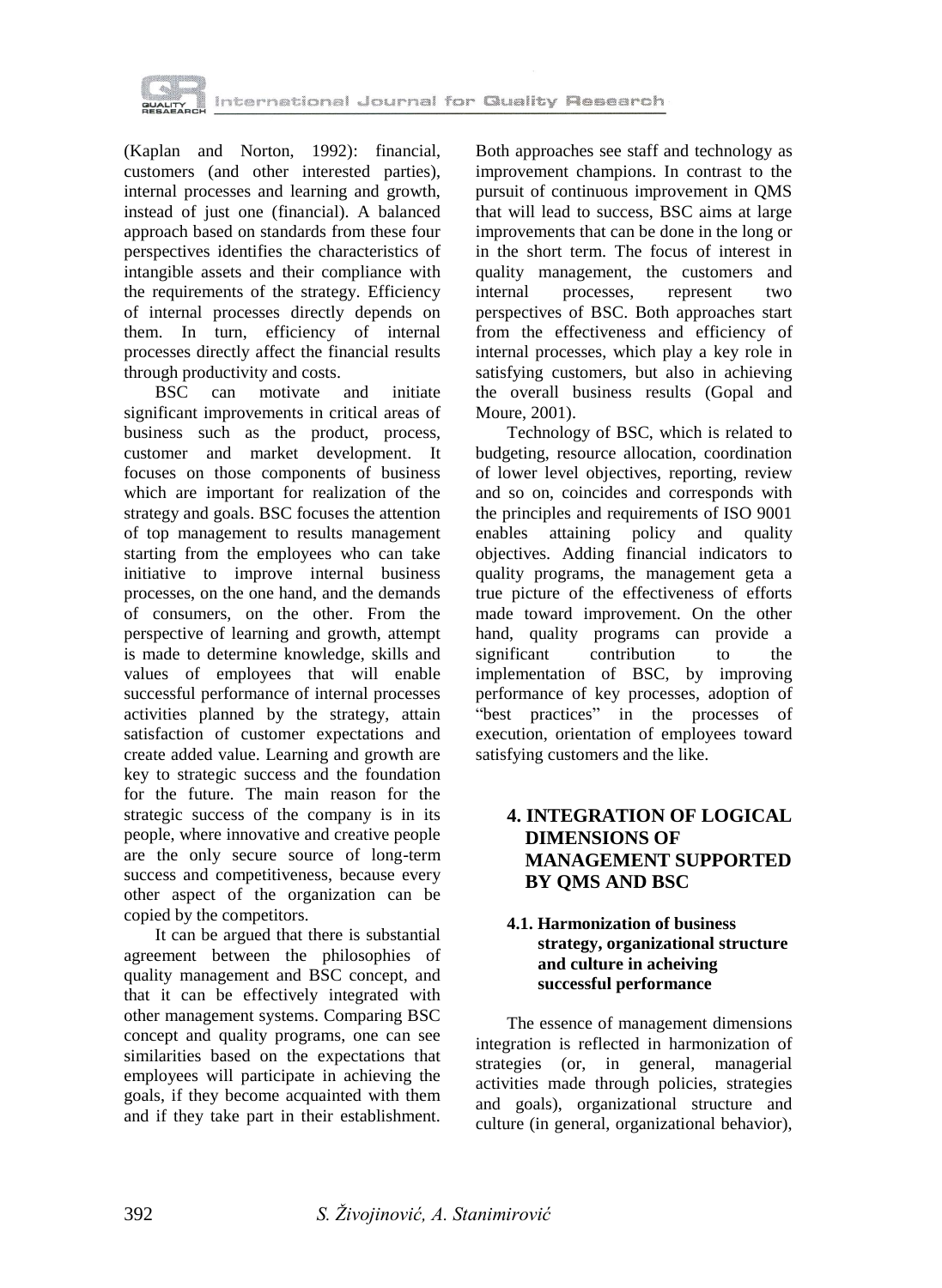resulting in their interdependence, as confirmed by numerous empirical studies.



# *Figure 2. Organizacinal Variables and Performance*

(Bleicher, 2004) Putting QMS and BSC concepts in the spotlight, i.e. their introduction into the "magic triangle" strategy - structure - culture, conditions are created tor these advanced management concepts to act as "catalysts" and indirectly influence business performance. Elements of the QMS and the four perspectives of BSC are related to activities bound to strategy, organizational structure (and processes), organizational behavior (with the most important element - culture) and business results (success rate, development and stakeholder satisfaction).

When it comes to integration, it is carried horizontally and vertically throughout the entire network of normative, strategic and operational relationships. Horizontal integration means that all the "instruments" and the resulting structural and personnel activities are grounded in organizational behavior. Thus, for example, company policy and business objectives depend on the corporate structure and culture. Vertical integration involves consistent transformation of the normative into strategic and the strategic into operational content. Specifically, managerial or cooperative behavior is determined by the strategy-oriented management concept, that can be determined from normative context (culture). Further consideration (Bleicher,

2004) relates to three areas, which include important aspects of integration:

- *Activities* concretizing strategies and policies of the vision and mission of the company, through strategic programs, which are finally implemented as an operational command;
- *Structures*  this aspect involves management structure, which is implemented through all three dimensions, through the organizational structure, management system and information system, and
- *Behaviour* effect on the behavior of members of companies in the interaction of values (culture), strategic thinking and learning, as well as the orientation towards efficient work in operational terms.

# **4.2. The hierarchical order of procedure and the implementation of strategic activities from the vision and mission, to key success factors and performance measures**

The company is seeking answers to rapid changes occurring in their business through the process of strategic management, as a concept which is designated (and maintained) in the relationship of the organization and its environment, expressed through use of selected targets and in an effort to achieve the desired state of relations through allocation of resources that allow successful organization programs of action (Schendel and Hatten, 1972).

This process, in its strategy formulation phase, involves planning as a hierarchical process that starts with defining the mission (purpose) of the company, specifying goals, developing strategies and setting guidelines for policy (regulatory level). The implementation phase activation of strategies and policies is carried out on the basis of program development, budget and procedures (strategic level). In the evaluation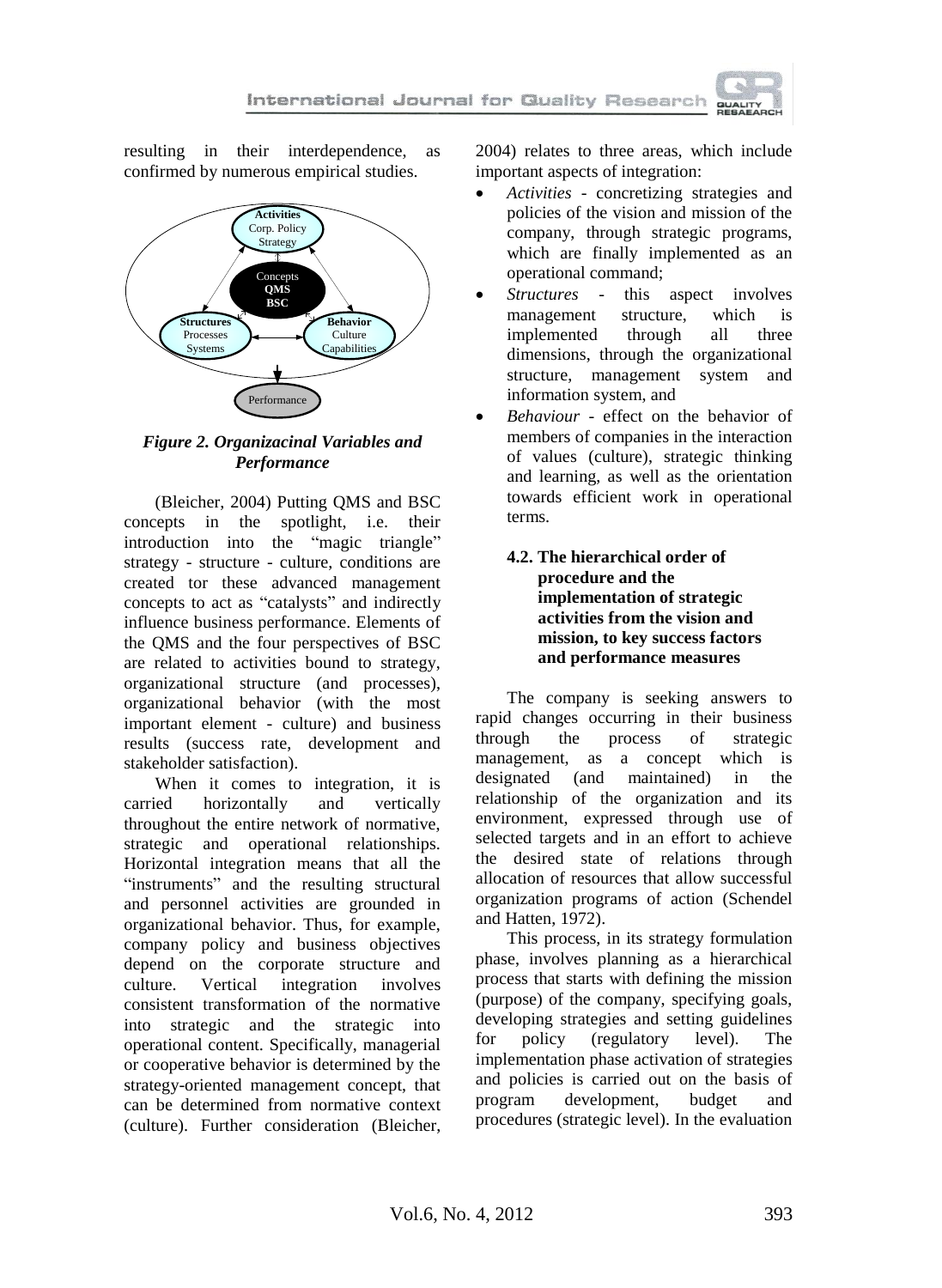

and control phase, activities of the company and the results are monitored, so that they can be compared to plan. This phase is implemented, as well as planning, at all levels, from the normative to the operational

and includes four main groups of resources: physical (supplies, equipment and quality), human, informational and financial, from which it can take corrective action (Wheelen and Hunger, 1989).



*Figure 3. Organizational integration with QMS and BSC support (adapted from Bleicher, 2004; Seghezzi, 2003; Živojinović and Stanimirović, 2007)*

It should be noted that decisions in the organization are made on the basis of measurement, which is always done on a hierarchical level lower than the level at which the decisions are made. Political decisions are implemented by the strategy, strategic decisions by the structure of

resources, decisions about the structure of resources by decision-making at the operational level and through the realization of the fundamental processes of the organization. Looking at those involved in the administration and management decision-making processes, one can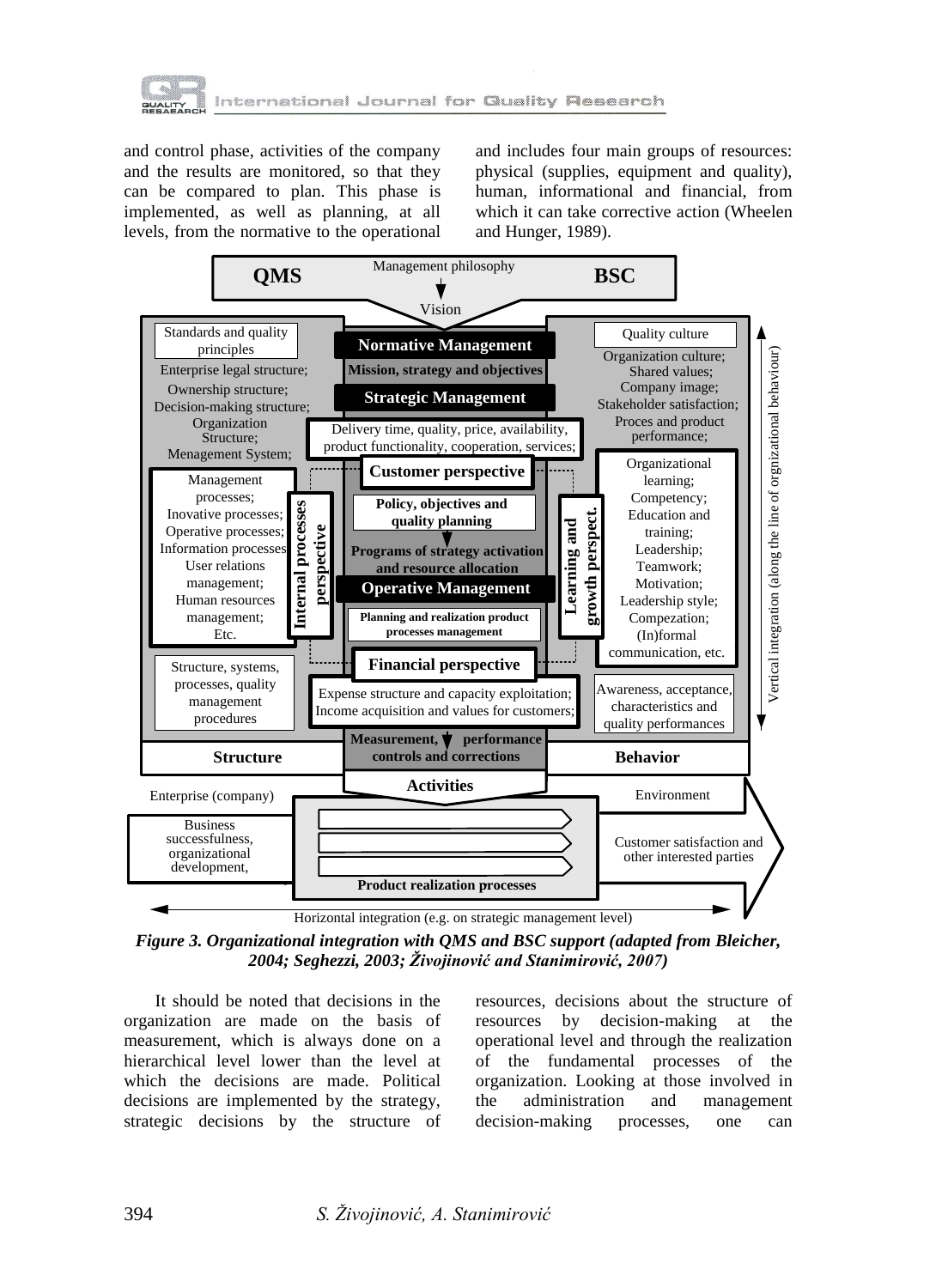

hierarchically divide: the owner and top management deciding on policy and strategy of the organization, middle management, which decides on the allocation of resources and first line management to decide on the distribution of operational tasks.

In the process of development of BSC concept from its original purpose, it becomes the cornerstone of strategic management. For successful implementation of the strategy in

an organization, the following key principles of the organization (Kaplan and Norton, 2000) are given: Formulation and implementation of the strategy as a continuous process; Translating strategy into operational programs; Routing the organization towards a defined strategy; Implementation of strategy as a daily work of all employees; Encouraging changes from the top.



*Figure 4. Complementarity and consistency of managerial activities*

The relationship and influence on the BSC strategy (or management actions in general) can be expressed as follows (Kaplan and Norton, 1992; Kaplan and Norton, 2000; Kaplan and Norton, 1993): source point of BSC is the vision and mission of the company, they ensure that many efforts and activities of the company unite towards one goal which largely increases the probability of success; the strategy should demonstrate how the management of the company plans to achieve its vision and mission.

Strategy should focus on three areas: the

choice of business areas in which the organization will perform its business activities, the way the organization will achieve competitive advantage in selected areas and the criteria for resourc allocation. Like vision and mission, strategy should be clear, formalized and known to most employees. BSC ensures that the strategy is clear to all employees. After identifying vision, mission and strategy, the objectives of the company are defined. At this stage, BSC requires that the company's vision and mission be translated into goals, but in more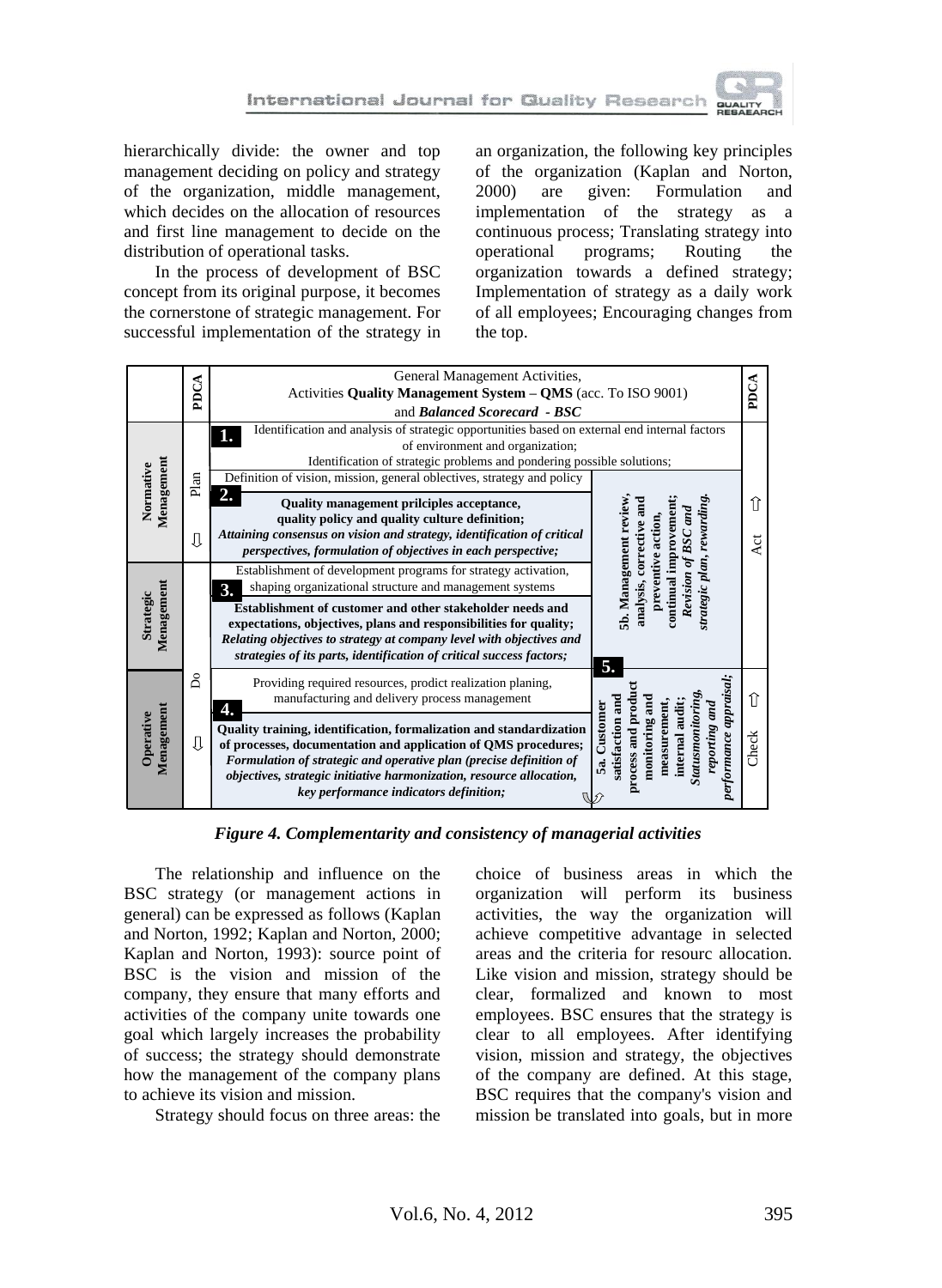

than one perspective in parallel. It is understood that vision and strategies are to be concretized not only in financial, but also in the areas of consumer (user), efficiency of internal processes and innovation and development (four perspectives).

Integration of planning the organization strategy at the corporate level and performance measurement is essential for such a system to adequately serve in the control of strategy realization. The purpose of strategy planning is to define the relationship between the organization and its stakeholders through the appropriate strategy. Different market situations, different product strategies, different competitive environment, require every organization to create its own BSC, or to make an adequate selection, proper measurement and monitoring of key quantitative and qualitative performance measures. This is because the relative importance of individual criteria is not the same in all organizations and is determined by the nature of the activities of the organization and activities of the hierarchical levels of management.

BSC primarily helps in monitoring and controlling the implementation of a strategy in a given time period, as well as in formulating and redefining strategies. Linking BSC as a measurement system with strategy stems from the process of developing and reviewing of the balanced scorecard, with the vision and mission translated into a set of objectives upon which key success factors are identified, which can then be translated into a series of key performance measures of strategy success: Vision and Mission  $\rightarrow$  Strategy / Goals  $\rightarrow$ Key Success Factors  $\rightarrow$  Key performance measures.

BSC focuses the attention of management to performance management; focus on the user can increase organizational flexibility in modifying strategies in response to changing environmental

conditions. Through its management processes, BSC enables integration of all levels of decision making in the organization in the process of planning, i.e. formulating and implementing measurement strategies, performance control and feedback.

# **4.3 Effective coordination mechanisms, formalization and standardization of the organizational structure and business processes**

Indicator of the degree of integration, both within and between organizations, is coordination, and its various mechanisms are to ensure that this is achieved. The following mechanisms of coordination (Mintzberg, 1979; Mintzberg, 1989) are commonly considered: negotiation with one another, i.e. compliance (Mutual Adjustment), direct control - surveillance (Direct Supervision), standardization of work processes (Standardization of Work Processes), standardization of work outputs - output performance (Standardization of Work Outputs), standardization of human skills and knowledge (Standardization of Worker Skills) and standardization of norms of conduct (Standardization of norms).

The basic tool for implementation of coordination mechanisms in the enterprise, as organization elements of structure, the socalled lateral connection (Lateral Linkages), including planning and control system (as a means of achieving standardization) and connections (Liaison Devices), as a means for mutual reconciliation.

The communication means include the "liaison jobs" (Liaison Positions), various types of temporary and permanent working groups or committees (Task Forces and Standing Committee), "leaders of the integration" (Integration Managers) with constant and variable matrix structure (Permanent and Shifting Structure Matrix) (Mintzberg, 1979).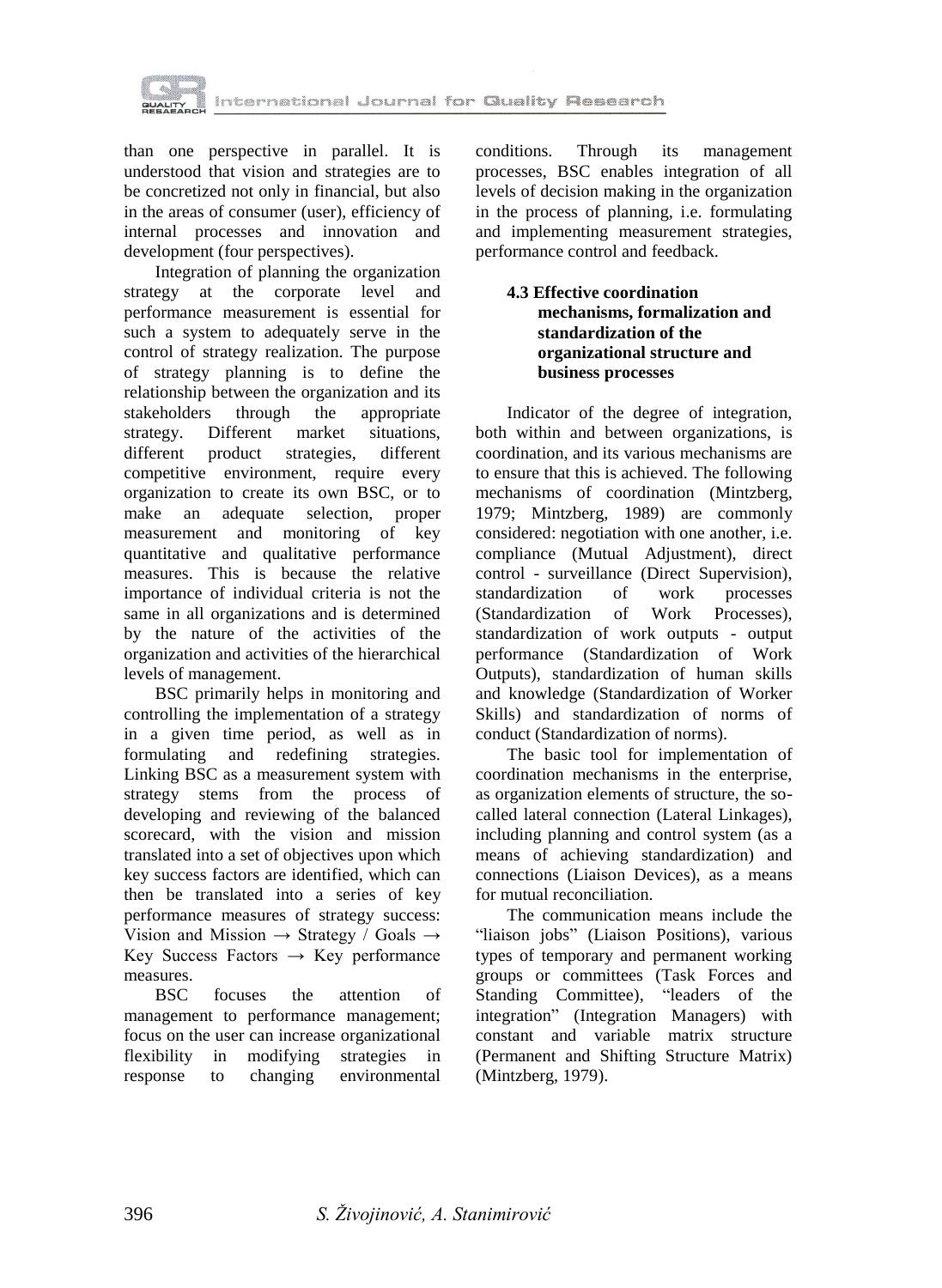

*Figure 5. Process Management Model*

Coordination of mutual harmonization is achieved by informal communication processes. Direct control means that a worker takes responsibility for others' work, standardization of work processes is achieved by balancing the work content and programming, standardization of output by equalizing characteristics of the output result of balancing the production, standardization of worker's skills and knowledge by unification of training through which the worker has to go, and standardization of behavior by development of corporate culture.

Process standardization is based on procedures and programs as the mechanism for this type of coordination. Standardization of output and knowledge is performed (formalized) with plans and goals. Standardization of norms is the control of and influence on the actions of employees, it governs the operation of the entire organization. Socialization is used to establish the shared values and beliefs that people are working toward common expectations. This is a form of direct coordination (Mintzberg, 1989). In stable conditions (repetitive and predictable), mechanisms of structural coordination (through standardization and the plans) can also have an effective role, e.g. when it comes to achieving synchronization of workflow within the organization and between the smaller units (lateral coordination). The vertical coordination is achieved by means of chains of transmission of orders and sistemic mechanisms (order unity and control width) based on the use of authority. Enforcement of authority through rules, procedures, policies, regulations and similar activities help vertical coordination. However, this type of coordination provides the least amount of flexibility, making it unsuitable in terms of dynamic and uncertain environment. It also has very unfavorable influence on employee satisfaction.

Organization that operates in dynamic situations needs other means of coordination with the complex and expensive flexible form. In such cases, horizontal coordination can be achieved by determination of integration liability of persons in smaller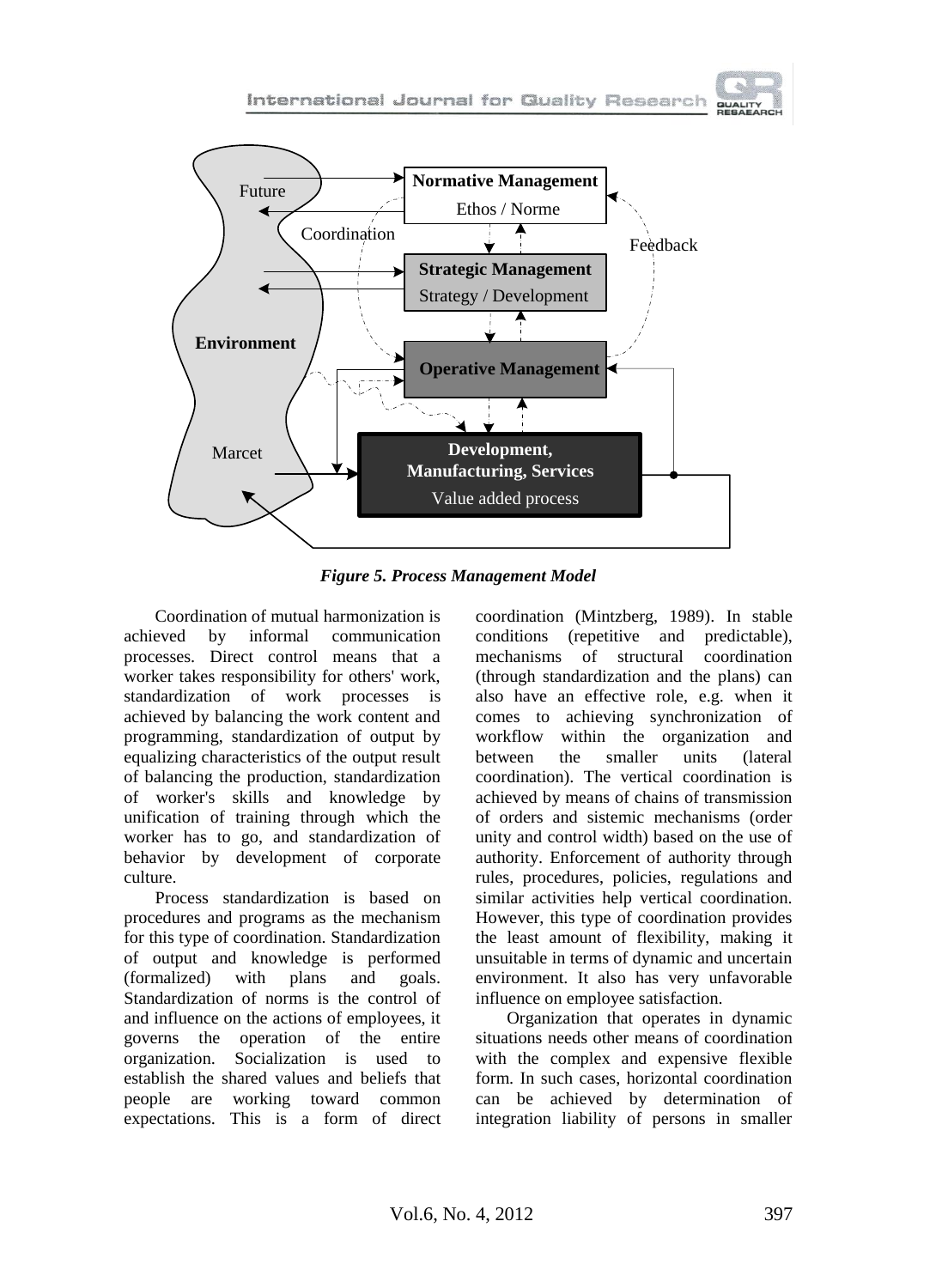

organizational units or those who occupy special positions for such purposes (coordinators, liaison officers, etc.), as well as integrative mechanisms such as coordination departments, permanent integration teams and direct contacts of managers at all levels.

A special aspect of the problem of coordination is the role of behavior formalization. Formalization (as a reflection of relations, functions, policies, procedures and other items in organizational structure) represents a degree of normative prescriptions of policies, procedures and rules of conduct (Lawrence and Jay, 1967).

Organizations formalize behavior so as to reduce its diversity, predict and control it. The primary motive is to coordinate activities (Mintzberg, 1979). The formalization exists when behavior of members of the organization is prescribed in advance, based on formal (written) procedures. Higher formalization is useful in stable conditions, in environments with high certainty, regulatory and repetitive technologies, strategies based on efficiency, as well as in the case of large and mature organizations.

Increasing the size of the organization multiplies the number of operations, thus creating the opportunity and need more intensive specialization. Thus a basis for standardization and formalization of the process is created, because they are the only mechanisms that can ensure effective monitoring and coordination in terms of a large number of activities. Rules and procedures (written communication) establish the required behavior of each member of the organization. This way the basis for their predictable behavior as well as control is established, which enables the development of behavioral discipline and elimination of conflicts. In other words, bureaucratization of the structure is the only rational solution for a big company which is able to overcome the mass of operations and processes and achieve significant efficiency. However, it is this very specialization,

standardization and formalization of activities, the depersonalization of relations, precise delineation of rights and duties of members of the organization and almost obsessive control, that prevents any kind of creativity and innovation in the organization.

It can be concluded that with the frequency of occurrence of the same problems and solutions to harmonize activities in the course of time, increases the justification for standardization of applied solutions. In the highly specialized and formalized structures, standardization of connections of work and workers is justified. When the activity is cyclic and occurs frequently then the coordination is achieved by standardizing work processes. This means that precise work procedures be formalized, with resources available, expected results, standards and so on. A typical example of this coordination mechanism are QMS procedures. If deviations from adopted standards are necessary, corrective actions or foreseeable interventions are taken.

#### **4.4 Corporate culture as a function of organizational behavior in the coordination, control of the behavior of employees and implementation strategies**

Corporate culture is increasingly more notable as an important dimension of organizational behavior and a key component of business agility of an enterprise in the modern economy. It is defined as the model of basic assumptions, values and norms, that a certain group of developed or discovered by learning how to solve the problems of external adaptation and internal integration, and that function well enough to be transferred to the new members of the organization, as the correct way of thinking and feeling about these problems (Schein, 1985), or a stable set of values, attitudes, norms of behavior, symbols, rituals and history, which operate under the surface of "formal" and has a strong influence on organizational behavior.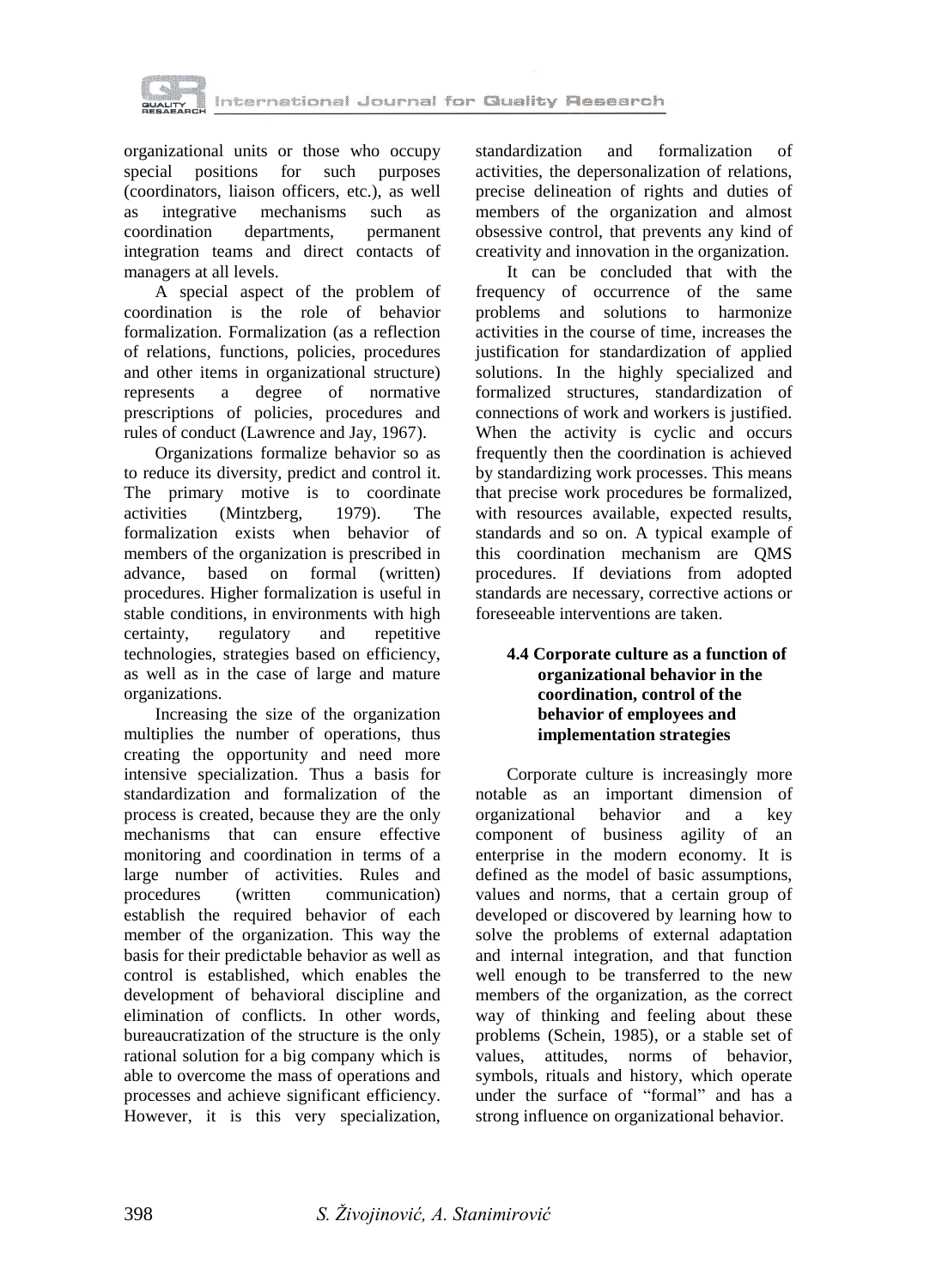

|                                                                               | <b>Normative Management</b>                                                                                                                                                                                                                                                                                                                                                                                                                                                                                                                                                                                           | <b>Strategic Management</b>                                                                                                                                                                                                                                                                                                                                                                                                                                                                                         | <b>Operative Management</b>                                                                                                                                                                                                                                                                                                                                           |
|-------------------------------------------------------------------------------|-----------------------------------------------------------------------------------------------------------------------------------------------------------------------------------------------------------------------------------------------------------------------------------------------------------------------------------------------------------------------------------------------------------------------------------------------------------------------------------------------------------------------------------------------------------------------------------------------------------------------|---------------------------------------------------------------------------------------------------------------------------------------------------------------------------------------------------------------------------------------------------------------------------------------------------------------------------------------------------------------------------------------------------------------------------------------------------------------------------------------------------------------------|-----------------------------------------------------------------------------------------------------------------------------------------------------------------------------------------------------------------------------------------------------------------------------------------------------------------------------------------------------------------------|
| Goal                                                                          | Legitimacy—to fulfill a purpose at the service of a<br>larger whole (Long-term viability and development)                                                                                                                                                                                                                                                                                                                                                                                                                                                                                                             | Relates to Effectiveness-to do<br>$\bullet$<br>the right things                                                                                                                                                                                                                                                                                                                                                                                                                                                     | Relates to Efficiency-to<br>do things right                                                                                                                                                                                                                                                                                                                           |
| <b>Variables</b>                                                              | Identity and vision<br>System ethos (openness)<br>System structure<br>System culture                                                                                                                                                                                                                                                                                                                                                                                                                                                                                                                                  | Core competencies<br>٠<br>Customer relationships<br>٠<br>Problem solutions<br>٠<br>Technological support<br>٠<br>Critical success factors<br>٠<br>Competitive position<br>٠<br>Collaborative position<br>٠                                                                                                                                                                                                                                                                                                          | Customer benefit<br>Profit, cash flow<br>Productivity<br>Throughput                                                                                                                                                                                                                                                                                                   |
| Culture<br>and<br>System<br><b>Structure</b><br>Practical<br>Applica-<br>tion | Identify the tacit versus spoken values, norms, and<br>assumptions of the organization.<br>Find ways to recognize incompatible values and<br>strategies simultaneously and buffer their effects.<br>Support realistic and flexible norms and rules.<br>Manage deviant behaviors while managing the<br>politics.<br>Support the access to and flow of information<br>needed.<br>Support the vision and desired culture for the<br>organization.<br>Allow flexibility for bringing the right people to the<br>table as needed for decision-making.<br>Can be transformed under conditions of change and<br>٠<br>stress. | Apply complexity to system<br>$\bullet$<br>design-build in redundancies<br>and procedural counter checks.<br>Focus on strategies and<br>$\bullet$<br>competencies of resilience-<br>ways to circumscribe, cope<br>with, and contain failure.<br>Standardize critical processes<br>$\bullet$<br>and invest in technology that<br>supports automating routine<br>work.<br>Know when and how to create<br>٠<br>strategies to compete versus<br>collaborate to gain advantage<br>for mission and vision<br>achievement. | Develop processes that<br>result in the ability to act<br>on the subtle symptoms<br>quickly.<br>Cultivate and reward<br>$\bullet$<br>sensitivity and<br>attentiveness<br>Create effective<br>٠<br>feedback loops.<br>Implement efficient<br>$\bullet$<br>communication<br>mechanisms between<br>employees.<br>Focus on standardization<br>and process<br>improvement. |

*Figure 6. Contemporary (intelligent) organizations' characteristics and principles of shaping, based on logical dimensions of management, from organizational culture and structure point of view (shown according to Schwaninger (2009))*

The basic functions stand out in terms of purpose of organizational culture, when it comes to the problem of integration: orientation (the degree to which it creates clear objectives and purposes of enforcement), integration (the degree to which orgnizational parts work in a coordinated way), contact of management (the degree to which managers provide clear communication, assistance and support), control (the degree of applicability of the rules and guidelines), communication (the degree to which organizational communications are restricted to formal control system) (Robbins, 1987) etc.

The influence of organizational culture on the functioning of the organization is reflected in terms of its integration, primarily as a mechanism of coordination in the enterprise. A unique and strong culture means that there is a consistent system of beliefs and assumptions, which company employees adhere to in daily work and

behavior; whan they start from the same assumptions and values, the people in the organization are easier to understand and more effectively coordinated (Janićijević, 1997). Other important factors, such as: the ability of members of the organization to adapt to changing environments, an effective mechanism to control the behavior of employees and cut conflict in the organization back, better motivation, etc. also have an indirect impact on integration.

Cultural level and motivation of individuals are two important variables that influence the degree of coordination, which can be achieved through socialization and informal contacts. Social norms affect individuals by their behavior in the organization that focuses on running certain activities that are expected of him unattended and thus contribute to the achievement of effective coordination. Members of organization establish direct informal contact with each other depending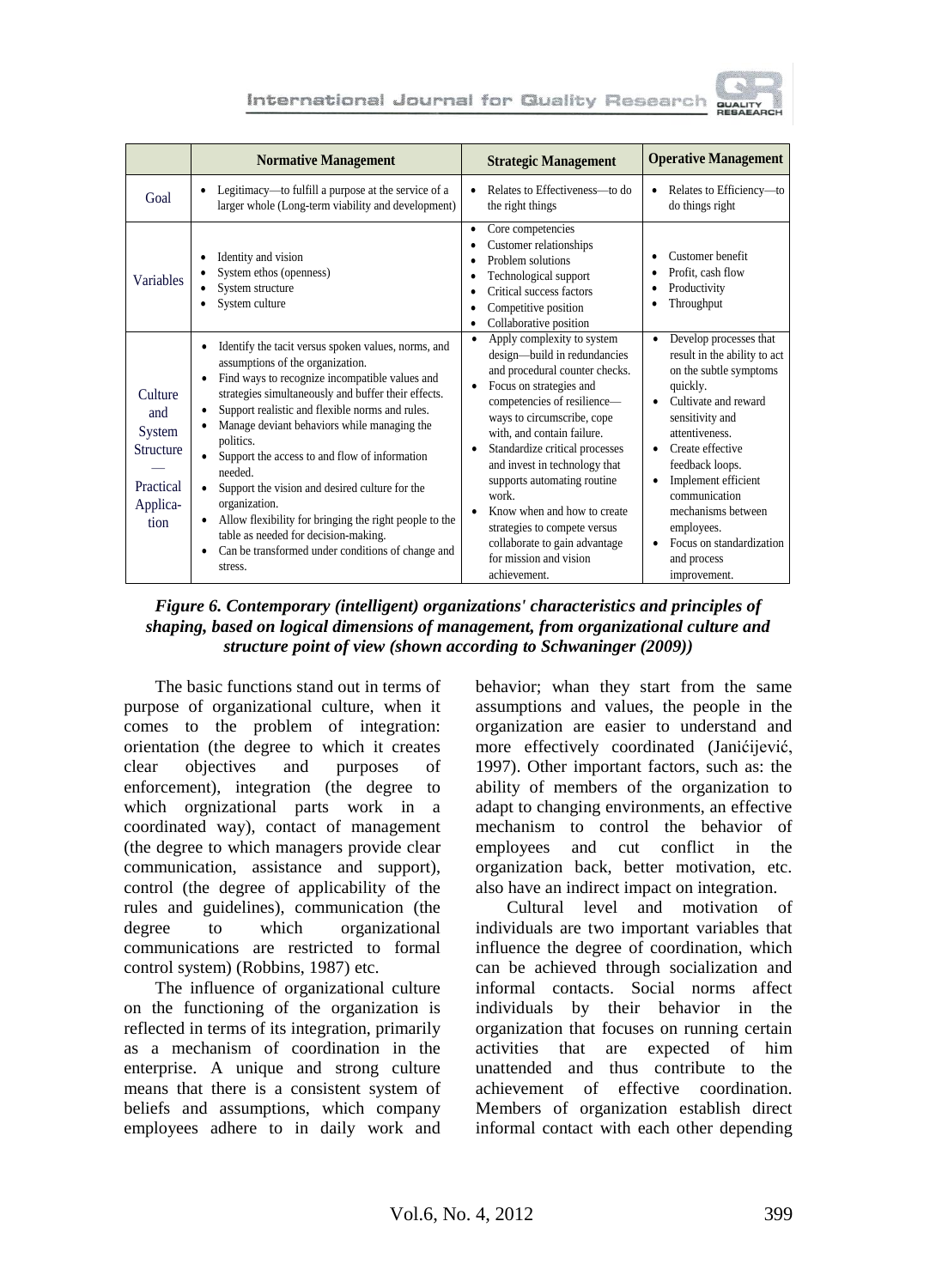

on their "social needs", which also affect their jobs.

They tend to use informal relations for directing the activities of others in order to fit in with their activities, or vice versa.

BSC effectively translates vision, mission and strategy of the organization into a transparent system of performance measurement and so employees can realize their goals and objectives of the organization, because they fully understand what is expected of them in their daily work. This concept allows for better implementation of strategy, primarily because it increases awareness and responsibility of employees, so that those without direct control of managers adjust their behavior to changing circumstances. Strategy becomes clear to employees as well as their their role and importance in the organization, which induces behavior change in the direction of increasing responsibility. They know what to do, what results are expected and how to influence the affairs of the organization in the present and future. Thanks to precise criteria, the efficiency of their work (as a percentage of actual against planned outcomes) can be determined, which is connected to the system of compensation (regular pay and reward), which motivate employees toward greater commitment and better business results.

### **5. CONCLUSION**

Application of QMS and BSC concepts leads to connecting and aligning all levels of management and decision making in the organization (normative, strategic and operational), facing the complexity of different time horizons, planning and competence, with the philosophical basis and objectives of the company. Ther should be a proper balance and interdependence among these dimensions of management. Variables at a higher level have a more significant impact and different characteristics, when compared to the lower levels: the normative aspects of management have a significant impact on the strategic management - which has a significant impact on operations. Established BSC and QMS include and motivate managers and all members of the company for full commitment to the integration of organizational behavior by all management levels built through a strong process-oriented corporate culture.

### **REFERENCES:**

Atchison, J. T., & Hill, W. W. (1978). *Management Today - Managing Work in Organizations.* New York: Harcourt Brace Jovanovich.

Bleicher, K. (2004). *Das Konzept Integriertes Management.* Frankfurt am Main: Campus Verlag.

Kanji, G. K. and Moura e Sá, P. (2002). "Kanji's Business Scorecard," Total Quality Management, 13(1), 13-27.

Janićijević, N. (1997). *Organizaciona kultura.* Novi Sad: Ulixes.

Kaplan, R. & Norton, D. (1992, Jan. – Feb.). The Balanced Scorecard – Measures that Drive Performance. *Harvard Business Review,* 71-79

Kaplan, R., & Norton, D. (1993, Sept. – Oct). The Putting Balanced Scorecard to Work. *Harvard Business Review*, 134-142.

Kaplan, R., & Norton, D. (2000). *The Strategy Focused Organization.* Boston: Harvard Bussiness School Press.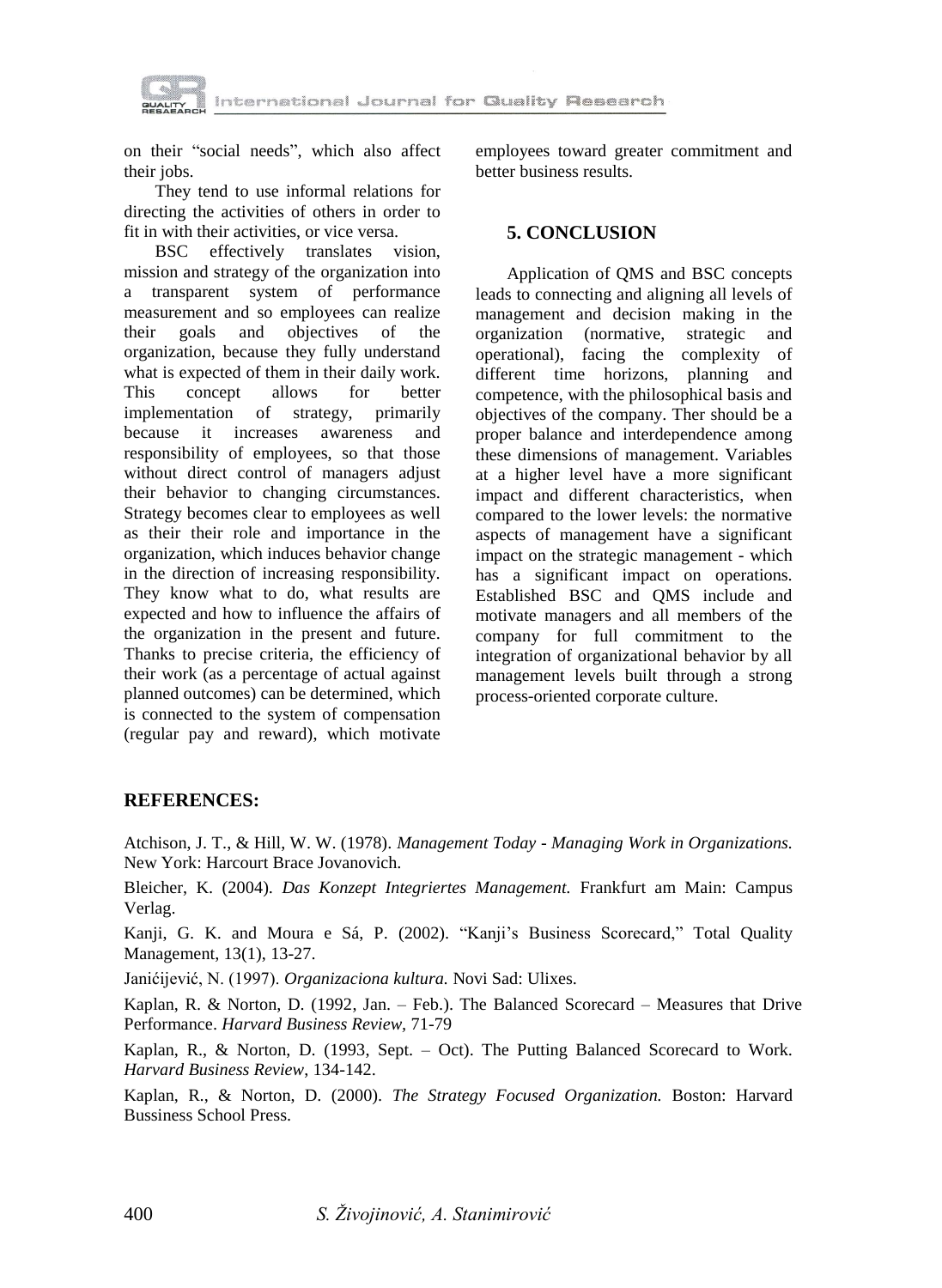

Kast, F. E., & Rosenzweig, E. J. (1979). *Organization and Management - A System and Contingency Approach.* New York: Mc Graw - Hill.

Lawrence, P. R., & Jay W. L. (1967). *Organization and Enviroment: Managing Differentation and Integration.* Boston: Division of Research, Graduate School of Business Administration, Harvard University.

Mintzberg, H. (1979). *The Structuring of Organizations - A Synthesis of the Research.,* New Jersey: Prentice – Hall.

Mintzberg, H. (1989). *Mintzberg on Management - Inside our Strange World of Organizations.*  New York: Free Press.

Robbins, P. S. (1987). *Organization Theory - Structure, Design and Aplications.* New Jersey: Prentice - Hall.

Schein, E. (1985). *Organizational Culture and Leadership.* San Francisco: Jossey Bass.

Schendel, D. E., & Hatten, J. K. (1972, August.). Business Policy or Strategic Management - A Broader View for an Emerging Discipline. *Academy of Management Procedings,* 99-102.

Schwaninger, M. (2009). *Intelligent Organizations - Powerful Models for Systemic Management*. Berlin: Springer – Verlag.

Seghezzi, D. H. (2003). *Integriertes Qualitätsmanagement - Das St.Galler Konzept.* Germany: Hanser Wirtschaft.

Wheelen, T. L., & Hunger, D. J. (1989). *Strategic Mangement and Business Policy*. Massachustts: Addison – Wesley.

Živojinović, S., Petrovic, T. & Stanimirović, A. (2008). Balanced Scorecard as an Advanced Management Concept within the Integrated Quality Management Model. *International Journal for Quality Research*, Montenegro: Center for Quality - University of Podgorica & Serbia: Center for Quality Univeristy of Kragujevac, 2 (1), 51-58.